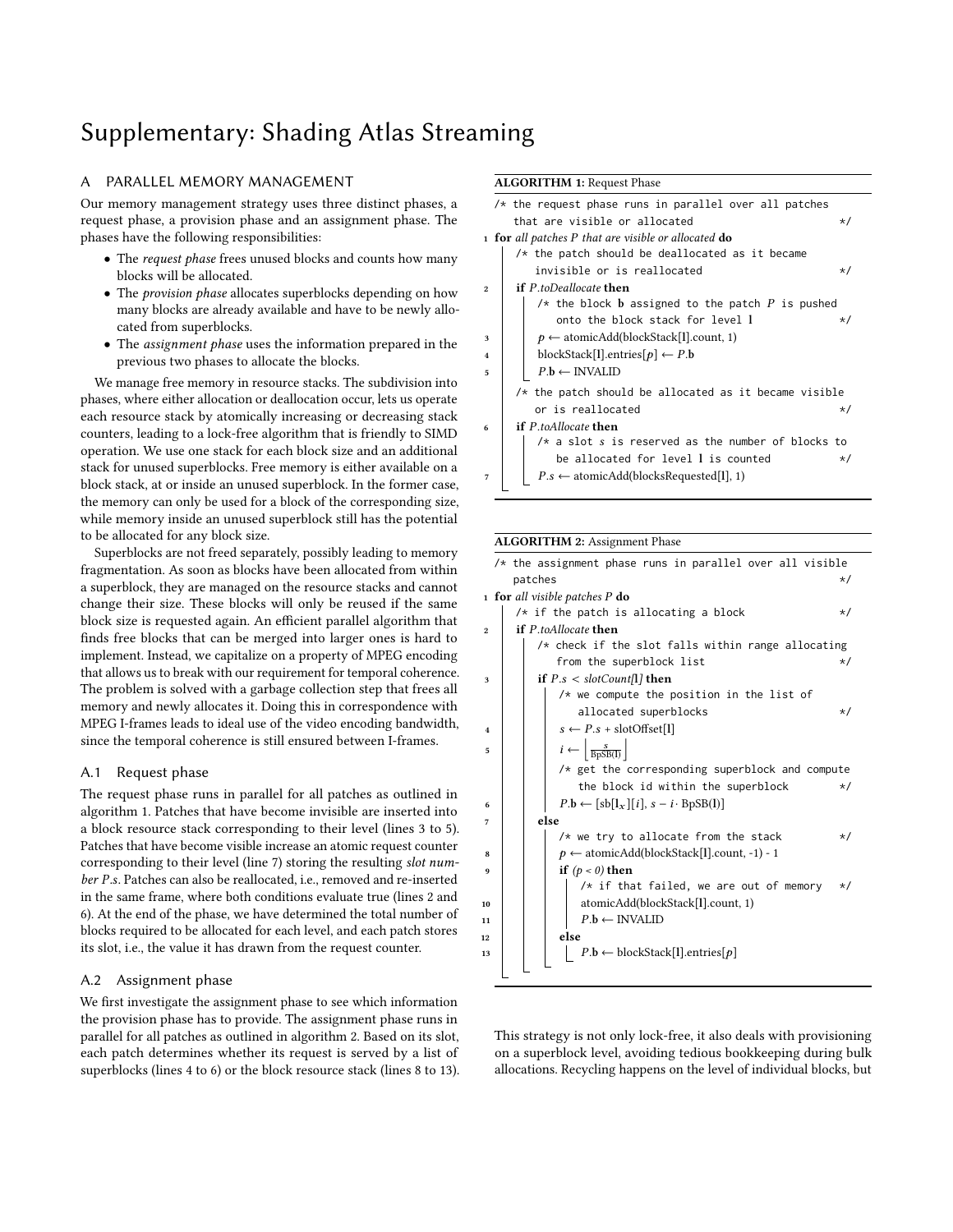uses efficient atomically operated stacks to manage the recycled blocks.

To determine which of the two methods is used for a given patch, the slotCount for the patch's level l is compared to the patch's slot number P.s in line 5. If the patch is allocated from a superblock, the patch uses its slot and the slotOffset to compute which superblock is provisioned to fulfill its request (lines 4 and 5). The BpSB(l) function gives the number of blocks a superblock can store for level l if all blocks were the same level. The slot can directly be used to compute the patch's offset in the superblock (line 6). By reading the superblock index corresponding to the slot from the sb array, the allocation is fulfilled (also line 6). The slot number P.s of the patch was determined in the request phase, but the remaining information about allocation from superblocks has to come from the provision phase. This information includes the slotCount, slotOffset and sb arrays, where the later is shared for all levels with the same block width.

If the slot index P.s points to an entry outside the bounds of the array, it draws a block from the resource stack (starting at line 8). The atomic decrement (line 8) returns the position  $p$  on the stack of the block that is allocated. If the position  $p$  is negative, allocation fails, since there are no blocks left on the stack (line 9). In this case we revert the atomic decrement (line 10) and remember that allocation failed (line 11). Otherwise, we simply get the block from the resource stack (line 13).

## A.3 Provision phase

The provision phase determines how many requests from patches can be served from the block resource stack. For the remaining patches, it draws free superblocks from the superblock resource stack. The indices of the provisioned superblocks are stored in the sb array, allowing patches to pick their respective slots from this array in the assignment phase. In most cases, the last superblock drawn from the resource stack will not be fully filled by the requests. Therefore, we memorize the fill-rate of the last superblock for each level, and top it up in the next frames before requesting a new superblock for that level.

The provision phase operates in parallel per block width as outlined in algorithm [3.](#page-1-0) It allocates superblocks for all levels with the same block width in the sb array as shown in figure [1.](#page-2-0) The superblocks for one specific width are subdivided into columns of this width. Within the columns blocks are allocated in order with decreasing size. This ensures that there will be no alignment problems, such as a block split in half as it should begin at the end of one column and end at the beginning of the next column.

First, the number of superblocks to be allocated has to be computed. We do this by add up the number of pixel lines  $r$  within the columns (lines 2 to 4) This can also be thought of as the number of blocks of the smallest block size - with one pixel height. Since we carry over the last superblock from the last frame that has not been completely filled, we first consider the remaining space within this superblock (line 2). The carryOver offset stores how many square blocks of this size have already been allocated in the block. Using the number of blocks that would fit in the superblock  $(BpSB)$  we can compute the remaining space. At this point  $r$  is zero or negative

ALGORITHM 3: Provision Phase /\* the provision phase runs in parallel over all block widths  $\star/$ 1 for all block widths  $\mathbf{l}_x$  do /\* compute how many superblocks need to be newly  $allocated$   $*$ 2  $r \leftarrow \left( \text{carryOver}[\mathbf{l}_x].\text{offset} - \text{BpSB}\left( [\mathbf{l}_x \ \mathbf{l}_x ]^T \right) \right) \cdot 2^{\mathbf{l}_x}$  $\begin{array}{c|c} \text{3} & \text{for all block heights } l_y \text{ do} \\ \text{4} & \text{r} \text{ +} = \text{max}(0, \text{blocksRec}) \end{array}$  $r + = \max(0, \text{blocksRequired}[1] - \text{blockStack}[1].count) \cdot 2^{\lg n}$ /\* try to allocate as many superblocks as required and fill in the sb array  $*$ /  $\begin{array}{c|c}\n\text{sb}[l_x][0] \leftarrow \text{carryOver}[l_x].\text{id} \\
\text{superblockCount} \leftarrow 1\n\end{array}$ superblockCount ← 1 7  $\vert$  for  $i \leftarrow 1$  to  $\vert$  $\overline{BpSB}([1_{x} \ 0]^{T})$ ' do 8  $\vert \vert p \leftarrow$  atomicAdd(superblockStack.count, -1) - 1 9 if  $p < 0$  then 10 | atomicAdd(superblockStack.count, 1)  $11$  break 12  $\Big|$  sb[l<sub>x</sub>][i]  $\leftarrow$  superblockStack.entries[*p*]<br>
13 superblockCount + = 1  $superblockCount += 1$ /\* compute per level information of the slot range within the sb array and store results in the slotOffset and slotCount arrays \*/ 14  $o \leftarrow \text{carryOver}[\mathbf{l}_x]$ .offset 15  $a \leftarrow \text{superblockCount } \cdot \text{BpSB}\left(\begin{bmatrix} \mathbf{I}_x & \mathbf{I}_x \end{bmatrix}^T\right) - \mathbf{0}$ 16  $\left\{\begin{array}{c}\n\text{for } \mathbf{l}_y \leftarrow \mathbf{l}_x \text{ to } 1 \text{ do} \\
\mathbf{l}_z \leftarrow \text{clamp(bloc}\n\end{array}\right\}$  $r \leftarrow$  clamp(blocksRequested[1] - blockStack[1].count, 0, a) 18 | slotOffset[l]  $\leftarrow$  o 19 | slotCount $[1] \leftarrow r$ 20 blocksRequested[l]  $\leftarrow 0$ 21  $\vert \vert$   $o \leftarrow 2 \cdot (o + r)$ 22  $a \leftarrow 2 \cdot (a-r)$ /\* put remaining rectangular blocks on their respective stacks  $*$ / 23 for  $\vert y \leftarrow 1$  to  $\vert x - 1$  do<br>
24  $\vert y \leftarrow \left\lceil \frac{c}{2} \right\rceil$ 24  $\left| \left| \right| \circ \leftarrow \left[ \frac{\circ}{2} \right]$  $25$  if o is odd then 26  $\vert \vert \vert p \leftarrow$  atomicAdd(blockStack[I].count, 1) 27 blockStack[l].entries[ $p$ ] ← [ $o$ %BpSB (l),  $sb[l_x][superblockCount - 1]]$ /\* store carryOver information for the next frame \*/ 28 carryOver[ $l_x$ ].offset = *o*<br>29 carryOver[ $l_x$ ].id = sb[ $l_x$  $carryOver[I_x].id = sb[I_x][superblockCount - 1]]$ 

<span id="page-1-0"></span>as this space has already been allocated and will be used up first. Before the first frame the carryOver offset has to be initialized with the value from  $BpSB$  in order to initialize  $r$  correctly in the first frame. In the following loop, we then add up the number of pixel lines necessary for each block size, counting only requested blocks, that cannot be allocated from the corresponding block stack (lines 3 and 4).